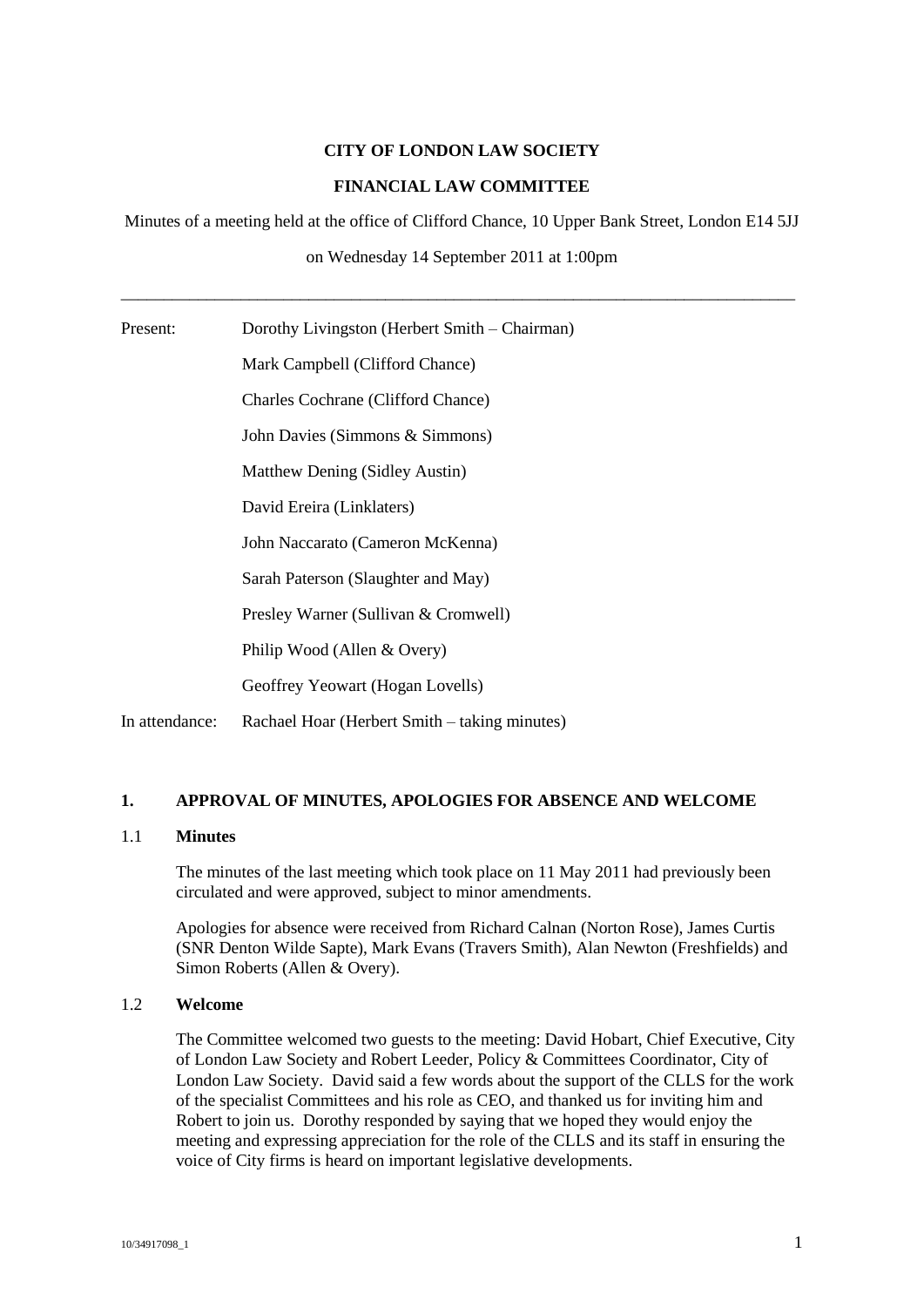### 1.3 **Committee Membership**

Mark Campbell and James Curtis would retire from the Committee at the end of the meeting. The Committee thanked them both for their contributions. Charles Cochrane (Clifford Chance) and Presley Warner (Sullivan & Cromwell) were welcomed as new members.

*Afternote: Nick Swiss of Eversheds has now also accepted our invitation to join the Committee.* 

# **2. REGISTRATION OF CHARGES**

#### 2.1 **Reform of the law on registration of charges**

The working party were continuing to draft a response to the latest BIS consultation on registration of company charges. One of the main issues is the proposal for the new regime to apply across the whole of the UK, despite England and Scotland having separate legal systems.

It was further reported that there is an ongoing dialogue on whether there is value in defining the "creation" of a change. It was noted that this definition was not necessary from an English law perspective, but was an effort to get a unified approach for the whole of the UK, having regard to the fact that Scottish law does not have the concept of "creation".

### 2.2 **Scottish Charges: implementation of the B&D Act – update**

Geoffrey Yeowart and Dorothy Livingston are members of a group advising the Scottish Government on this. The discussions are gradually moving towards finalisation.

*Afternote: The report has been sent to the Scottish Government but not yet published.*

# **3. LEGAL OPINIONS GUIDE**

It was reported that work on the Committee's new Legal Opinions Guide was nearing completion.

*Afternote: The Guide has been finalised and is now available on the CLLS website.*

### **4. FINANCIAL STABILITY**

### 4.1 **Independent Commission on Banking (ICB)**

It was noted that the ICB report had been released on 12 September which included recommendations for:

- ring fencing of domestic and investment banking operations
- more stringent capital requirements
- (insured) depositor preference in bank insolvencies
- new bail-in powers.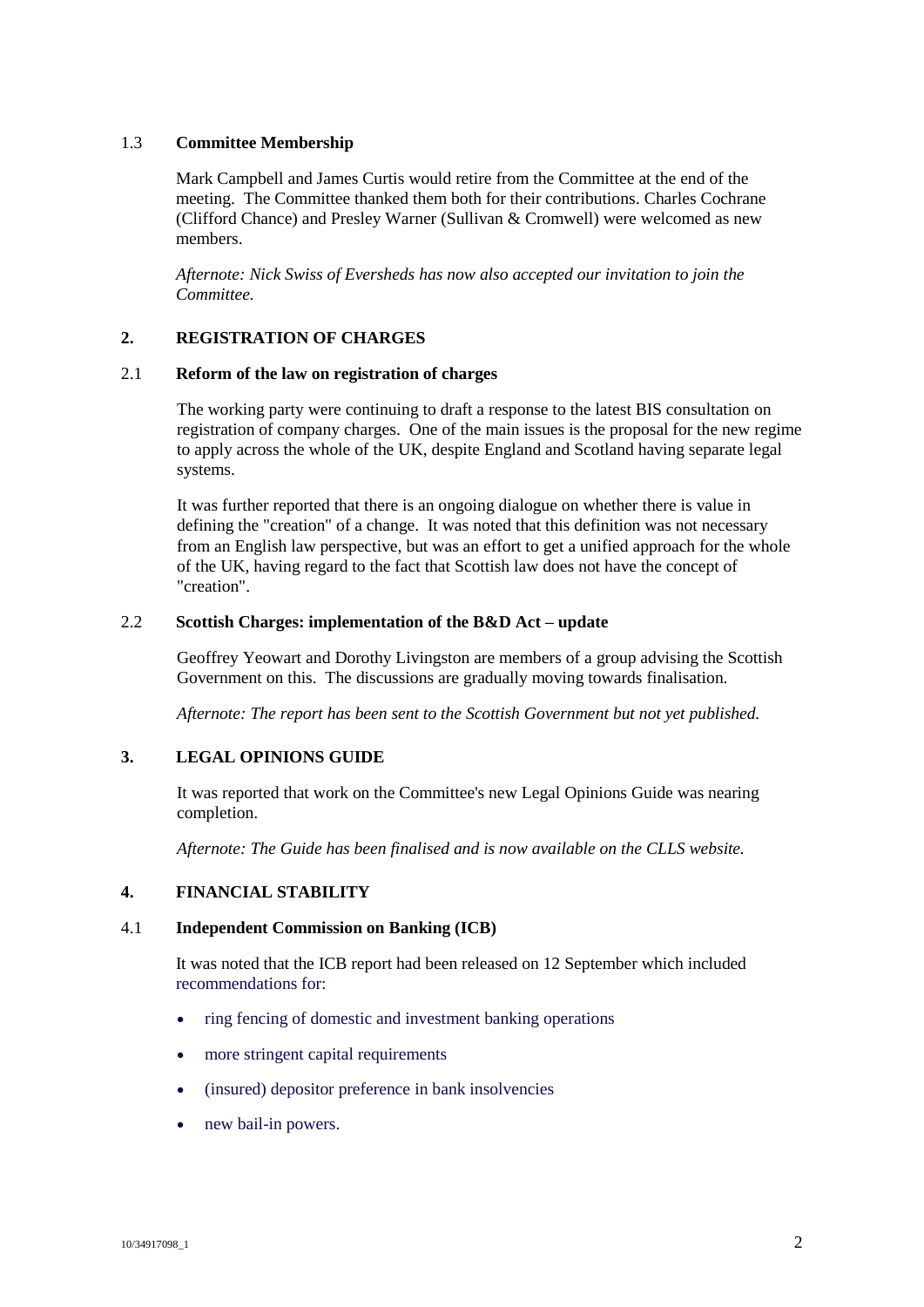It was thought that the proposals would be legislated later this year with full implementation in 2019 to coincide with Basel III. There were potentially very significant effects on transactional matters which would require considerable adjustment to documentation and to the type of fundraising used by UK regulated banks. This would require careful consideration.

# 4.2 **Secured Lending Reform Bill (Private Members' Bill sponsored by George Eustice MP)**

It was noted that the premise of this Bill was to stop banks foreclosing on property. Government support of the Bill would be required for it to proceed any further. The second reading had moved to 16 September.

*Afternote: it has now been moved again to 20 January 2012. We should also note the Financial Services (Regulation of Deposits and Lending) Bill (second reading 30 March 2012), another private member's bill.*

# 4.3 **Banking Liaison Panel (sub groups: code of practice, small companies, building societies)**

It was reported that suggestions had been made by the Panel for the Code of Practice to be incorporated into primary legislation and that this may be addressed in a new Bill on financial regulation. Members had at the last meeting an opportunity to raise concerns about the ICB proposals (see above) which centred on concerns about regulatory enforced bail-in.

# 4.4 **Professor Goode's working party**

The Committee decided to continue liaising with the ad-hoc group established by Professor Goode to consider further the UK system of corporate security on mutually relevant topics, such as floating charges and financial collateral. The standing working group on Registration of Charges would take the lead. At an initial meeting with the group it was established it intended to seek to develop the proposals made in the Law Commission's report on the Registration of Charges in 2005. The Committee had strongly opposed that approach at the time and it had not been taken forward in the Companies Act 2006. The Committee confirmed that its current view was that changes occasioned by the implementation of the 2006 Act need to bed down and that radical change was not needed. Liaison with Professor Goode's group would enable that matter to be kept under review.

### **5. INSOLVENCY**

### 5.1 **Prepacks**

The recent consultation and new draft regulations on prepacks were noted. It was further noted that the CLLS Insolvency Law Committee were more suitably placed to consider this.

### 5.2 **Consultation on proposals to reform regulation on Insolvency Practitioners and to increase incentives to keep their costs down, submission circulated for approval.**

The Committee was reminded that this consultation had, rather surprisingly, included a proposal to increase the prescribed part. It was noted that the Committee's response had been submitted to the Insolvency Service and is available on the CLLS website.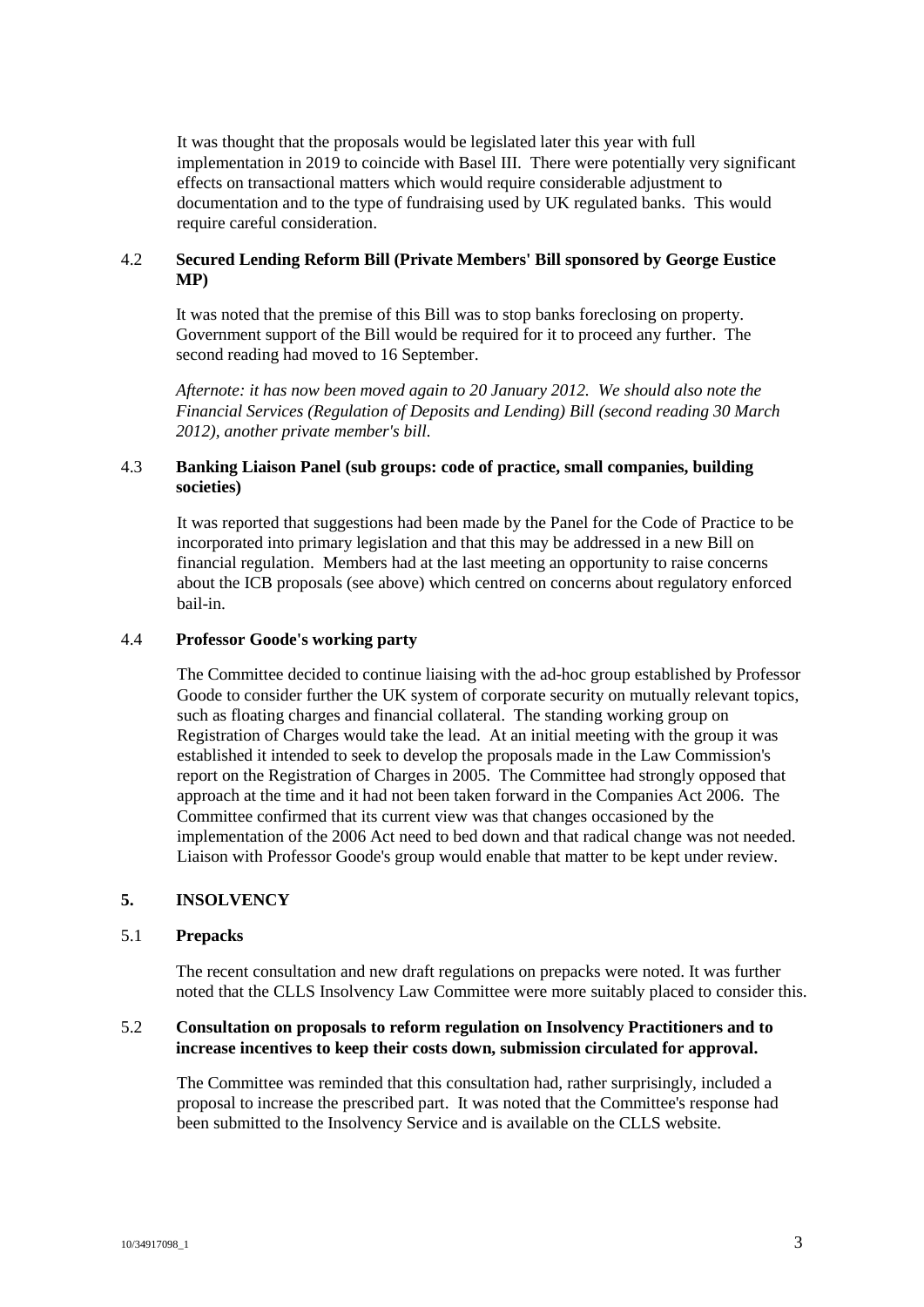### 5.3 **Insolvency Rules Modernisation**

It was reported that Geoffrey Yeowart was working with the Financial Markets Law Committee on this subject, with a particular focus on Rule 2.85 (set-off in administration).

### 5.4 **EU Communication – latest developments on Cross Border Crisis Management**

Nothing to report.

#### **6. EAPO**

It was reported that the European Commission had published a legislative proposal to create a new European Account Preservation Order (**EAPO**) to facilitate cross-border debt recovery in civil and commercial matters. The proposal would be an alternative to existing domestic freezing orders in cross-border cases.

A draft response to the proposal had been circulated to the Committee before the meeting setting out serious concerns and was approved for submission to the MoJ, subject to any final drafting comments on the next day or so. A revised draft of the response would be circulated after the meeting.

*Afternote: The Committee's response was finalised and sent to the Ministry of Justice. It is available on the CLLS website. The CLLS Litigation Committee response, which makes many of the same points, is also on the CLLS website. The Government has now decided that the UK should exercise its right to opt out of the proposal, but should continue to negotiate to see if the proposal can be made acceptable for later opt-in. This was in line with the representatives of both CLLS Committees and several other bodies, including the BBA, and is to be welcomed.*

### **7. POSSIBLE SCOTTISH INDEPENDENCE**

It was noted that some interesting issues may arise in the future as regards the definition of sterling (being the lawful currency of England and Wales and Northern Ireland) if Scotland became a fully independent nation.

### **8. FINANCIAL COLLATERAL ARRANGEMENTS DIRECTIVE (2002/47/EC)**

The underlying Directive to the Financial Markets and Insolvency (Settlement Finality and Financial Collateral Arrangements) (Amending) Regulations 2010 came into force on 6 April 2011. It was noted that it was increasingly important to markets to establish better rules in the light of the risk of further erosion of the value of floating charges and the lack of recognition of their importance in financial markets. It was reported that attempts at engaging the Treasury on this issue had so far been unsuccessful.

# **9. EUROPEAN CONTRACT LAW REFORM – COMMON FRAME OF REFERENCE**

The European Commission had produced a paper and feasibility study on an optional European Contract Law, and this reform had been included in the next Single European Act agenda. The Committee was also reminded that it was represented on the CLLS and Law Society working groups and did not need to comment separately.